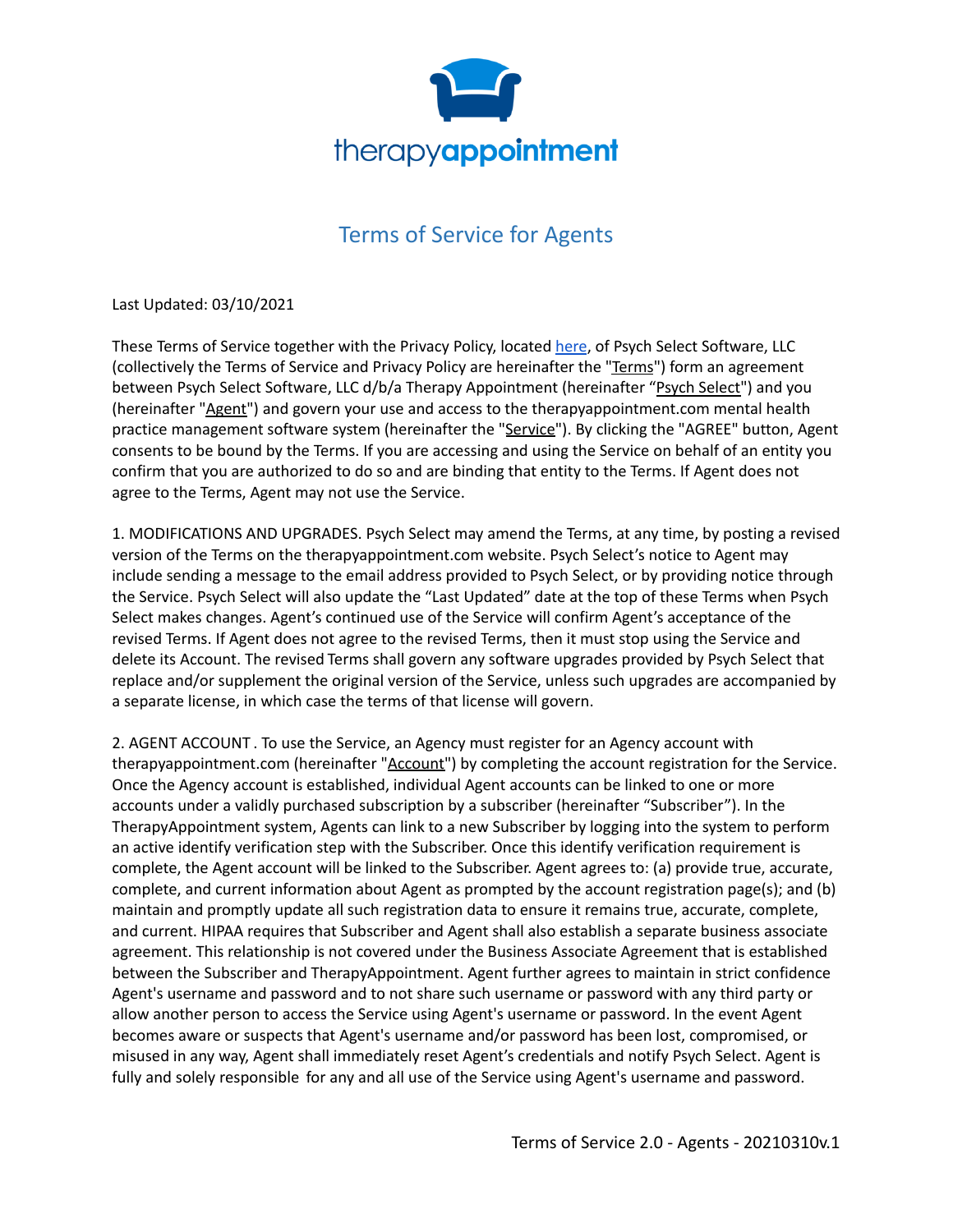Psych Select reserves the right to revoke Agent's Account at any time and for any reason, including, but not limited to, use of the Service that is inconsistent with the Terms.

3. LICENSE GRANT. Psych Select grants Agent a non-exclusive, non-assignable, personal, non-transferable, limited, revocable license to use the Service in furtherance of Subscriber's internal business use, subject to the Terms, during the term that Agent has an account with Subscriber[DWT4].

4. AGENT QUALIFICATIONS. By using the Service, Agent represents and warrants that: (a) it has all rights and authority necessary to agree to the Terms; and (b) is appropriately registered under a qualifying Subscriber. Agent will immediately notify Psych Select if: (1) Agent becomes aware of any development rendering untrue or misleading Agent's representations, warranties, and/or covenants under these Terms; (2) Agent becomes are that their Account is no longer attached to a valid Subscriber; or (2) Agent becomes aware of any medical incident, error, or adverse event arising out of any service rendered by Agent within, through, or related to the Service that may reasonably be expected to give rise to a claim being made against Agent or if Agent has been named in a claim or suit arising out of any service rendered by Agent within, through, or related to the Service.

5. RESTRICTIONS. Agent agrees that it will not: (a) copy, reproduce, modify, translate, create derivative works of, disclose or publicly display the Service; (b) decompile, disassemble, reverse engineer or otherwise attempt to determine the functionality of the Service; (c) directly or indirectly license, distribute, resell, rent, lease, subcontract, operate as a service bureau or otherwise make the Service available to any third party; (d) use the Service to develop a product or service that is the same or substantially similar to the Service; (e) disclose or share any passwords or other security or authentication with respect to the Service to or with any other person or entity; (f) use the Service for a purpose other than that set forth in the Terms or in a manner that violates any applicable law, rule or regulation; (g) remove, conceal or alter any personally identifiable information, identification, copyright or proprietary rights notices or labels from or on the Service; (h) access or permit any third party to access (or attempt or permit any third party to attempt to access) any content or information (including, personally identifiable information) other than as authorized under the Terms; (i) attempt to disrupt the operation of the Service or use the Service in any manner that could damage Psych Select's services or networks; or (j) post or transmit any information that is unlawful, libelous, defamatory, obscene, fraudulent, predatory of minors, harassing, threatening, or hateful to any person, or that infringes or violates any intellectual property right or privacy or publicity right of another party.

6. OTHER LINKS. In addition to the third party services described above, the Service may additionally contain links to other third-party websites. Such third-party websites are owned and operated by the third parties and/or their licensors, and Psych Select has no responsibility for or control over such websites. Agent acknowledges and agrees that Psych Select is not responsible or liable for the availability or accuracy of third-party websites, the security or regulatory compliance of such websites, or the content, advertising, or products or services on or available from such websites, and inclusion of any link or application on the Service does not imply any endorsement of such website or Services. It is Agent's responsibility to take precautions to ensure any linked material Agent selects is free of viruses and other harmful or destructive items.

7. TERM AND TERMINATION. Subscriber may terminate the link to an Agent at any time. In addition, an Agent may terminate the link to a Subscriber's account at any time. Agent's right to use the Service and Account are provided contingent to being validly linked to an authorized Agency account. If a Subscriber account that the Agent is linked to becomes inactive, e.g., for non-payment, in the TherapyAppointment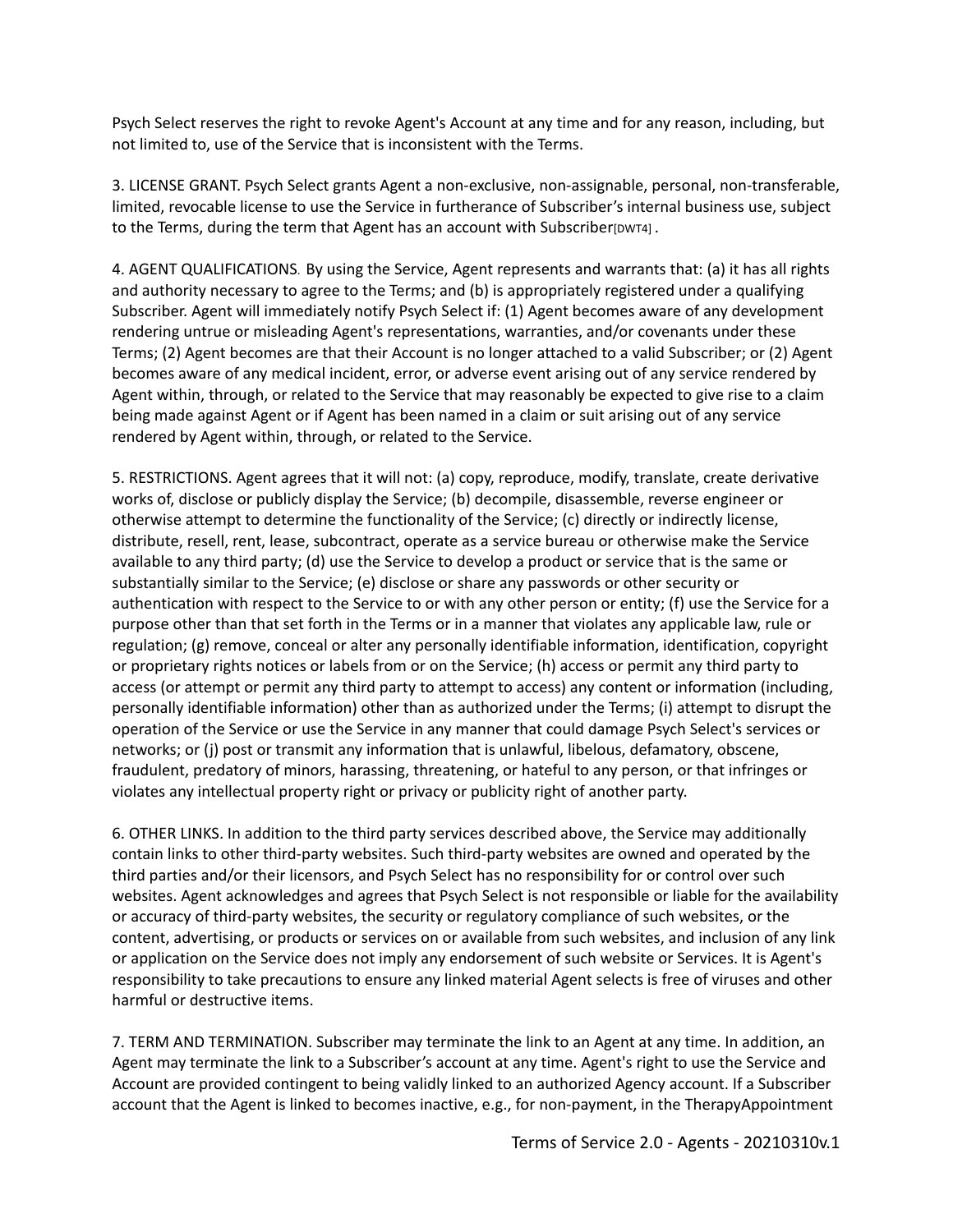system, the Agent will no longer have access to the Subscriber's data. If Agent breaches the Terms, Agent's right to use the Service and Agent's Account will terminate immediately and without notice. In addition, Psych Select may terminate Agent's Account for any reason by giving written notice of the effective date of such termination to facilitate the export of the data from the Agent's Account. Further, all provisions of the Terms except Section 1 (License Grant) will survive termination and continue in full force and effect. Upon termination of Agent's Account for any reason, Agent must cease access to the Service, except to the extent specifically permitted under Section 18 (Storage of Agent Data Following Termination) and subject to all of the Terms.

8. CONFIDENTIAL INFORMATION. In using the Service, Agent may have access to confidential and or proprietary information of Psych Select, its providers, its licensors and suppliers that may include, but is not limited to, software, codes, technology, logic, techniques, formats, tools, designs, concepts, methods, processes, ideas, functional specifications, technical materials and information, patient information and related documentation (hereinafter "Confidential Information"). Agent will maintain such Confidential Information in confidence and use such information only for purposes of Agent's use of the Service, in accordance with the Terms.

9. PROPRIETARY RIGHTS. THE SERVICE IS LICENSED, NOT SOLD. All right, title and interest in and to the Service and all Intellectual Property Rights therein are and shall remain exclusively with Psych Select, its licensors and their respective successors and assigns. Agent is not granted any right, title or interest whatsoever in the Service or any Intellectual Property Rights (as defined below) associated with the Service. To the extent Agent provides any verbal or written ideas or feedback to Psych Select concerning the Service (hereinafter "User Feedback"), Agent hereby assigns, transfers and conveys to Psych Select, or its designee, all worldwide right, title, and interest in and to any and all User Feedback, including any ideas, findings, conclusions, concepts, improvements and Intellectual Property Rights in such User Feedback and Psych Select reserves the right to use any User Feedback, including any comments, endorsements, and contributions by Agent in advertising for the Service and Psych Select. "Intellectual Property Rights" means all intellectual property and other similar proprietary rights, in any jurisdiction, including rights in and to: (a) trade secrets, know-how and other confidential or non-public business information; (b) original works of authorship and any moral rights relating thereto; (c) trademarks, service marks, trade dress and other indications of origin; and (d) patents, invention disclosures, inventions and discoveries. Agent grants Psych Select license to use data and content it provides hereunder, and data about Agent's and its patients' use of the Service, for Agent's own business purposes, to the extent permitted by applicable law and so long as such uses do not competitively disadvantage Agent or compromise the privacy or security of confidential information of or about Agent or its patients. Use of Agent and patient information will be subject to the Terms.

10. DISCLAIMER OF WARRANTY. THE SERVICE IS PROVIDED "AS IS" WITH ALL FAULTS. TO THE EXTENT PERMITTED BY LAW, PSYCH SELECT HEREBY DISCLAIMS ALL WARRANTIES, WHETHER EXPRESS OR IMPLIED, INCLUDING WITHOUT LIMITATION WARRANTIES THAT THE SERVICE IS FREE OF DEFECTS, MERCHANTABLE, FIT FOR A PARTICULAR PURPOSE AND NON-INFRINGING. AGENT BEARS THE ENTIRE RISK AS TO SELECTING THE SERVICE FOR AGENT'S PURPOSES AND AS TO THE QUALITY AND PERFORMANCE OF THE SERVICE. Without limiting the generality of the foregoing or the limitation of liability set forth in Section 11 (Limitation of Liability), Agent acknowledges and agrees that: (a) Agent is using the Service at its own discretion and risk; and (b) neither Psych Select nor any of its suppliers or licensors shall be responsible for any data or output that results from Agent's use of the Service. This limitation will apply notwithstanding the failure of essential purpose of any remedy. Some jurisdictions do not allow the exclusion or limitation of implied warranties, so this disclaimer may not apply to Agent.

Terms of Service 2.0 - Agents - 20210310v.1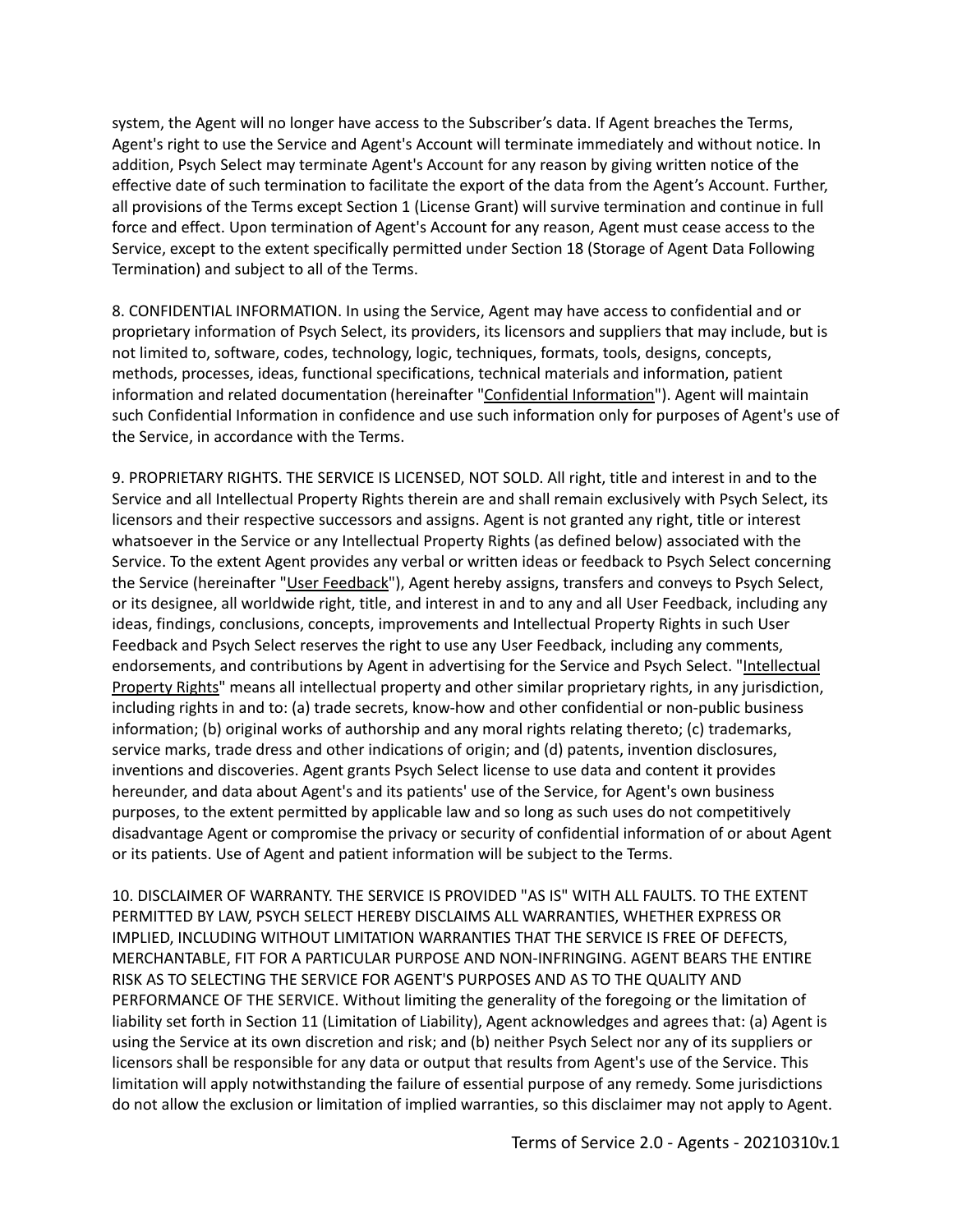11. LIMITATION OF LIABILITY. EXCEPT AS REQUIRED BY LAW, PSYCH SELECT WILL NOT BE LIABLE FOR ANY INDIRECT, SPECIAL, INCIDENTAL, CONSEQUENTIAL OR EXEMPLARY DAMAGES ARISING OUT OF OR IN ANY WAY RELATING TO THE USE OF OR THE INABILITY TO USE THE SERVICE, INCLUDING WITHOUT LIMITATION DAMAGES FOR LOSS OF GOODWILL, WORK STOPPAGE, LOST PROFITS, LOSS OF DATA, AND COMPUTER FAILURE OR MALFUNCTION, EVEN IF ADVISED OF THE POSSIBILITY OF SUCH DAMAGES AND REGARDLESS OF THE THEORY (CONTRACT, TORT OR OTHERWISE) UPON WHICH SUCH CLAIM IS BASED. ALTHOUGH EVERY REASONABLE EFFORT WILL BE MADE TO ENSURE THE CONSISTENT ONLINE AVAILABILITY OF THE SERVICE, AGENT BEARS THE ENTIRE RISK FOR ANY LOSSES INCURRED BY THE UNAVAILABILITY OF THE SERVICE FOR ANY REASON. PSYCH SELECT'S COLLECTIVE LIABILITY UNDER THIS AGREEMENT WILL NOT EXCEED THE GREATER OF \$500 (FIVE HUNDRED DOLLARS). Some jurisdictions do not allow the exclusion or limitation of incidental, consequential or special damages, so this exclusion and limitation may not apply to Agent.

12. AGENT INDEMNIFICATION. Agent shall defend, indemnify, and hold harmless Psych Select and its officers, directors, members, managers, equity holders, employees, agents, contractors, suppliers, and licensors against all costs, expenses, losses, and damages (including reasonable attorneys' fees and costs) incurred or awarded as a result of or in connection with claims of third parties against Psych Select based on or arising directly or indirectly out of: (a) Agent's use of the Service; (b) a breach by Agent of any terms and conditions in these Terms; (c) Agent's violation of any applicable laws or regulations; (d) any negligence, willful misconduct, or fraud by Agent; or (e) defamation, libel, violation of privacy rights, unfair competition, or infringement of any third party's intellectual property rights or allegations thereof to the extent caused by Agent.

13. EXPORT CONTROLS & DISCLAIMER. Agent's right to use the Service is subject to all applicable export restrictions. Agent must comply with all export and import laws and restrictions and regulations of any United States or foreign agency or authority relating to the Service and its use. Psych Select offers the Service only in the United States and makes no representations that any aspect of the Service is appropriate or available for use outside of the United States. Those who access the service outside of the United States are responsible for compliance with applicable laws.

14. U.S. GOVERNMENT END-USERS. The Service is a "commercial item," as that term is defined in 48 C.F.R. 2.101, consisting of "commercial computer software" and "commercial computer software documentation," as such terms are used in 48 C.F.R. 12.212 and 48 C.F.R. 227.7202. Consistent with 48 C.F.R. 12.212, 48 C.F.R. 27.405(b)(2) and 48 C.F.R. 227.7202, all U.S. government end users acquire the Service with only those rights as set forth herein.

15. SECURITY OF PROTECTED HEALTH INFORMATION. Agent may not use the Service in any way that is illegal, fraudulent, or violates the provisions of the Health Insurance Portability and Accountability Act of 1996 and its later extensions and modifications, including the Health Information Technology for Economic and Clinical Health Act (collectively "HIPAA"). These provisions restrict all unauthorized hacking, testing, or assessment which is intended to bypass the security policies and controls of the software. Agent acknowledges that Psych Select is not responsible for violation of these laws or related regulations due to Agent's actions or circumstances outside of Psych Select's control. These actions and circumstances include, but are not limited to the failure of Agent to: (a) choose adequate account passwords, and to protect those passwords from unauthorized disclosure; (b) log out of the Service on any computer or other device; (c) authenticate the identity of any patient or staff member requesting access to patient or staff passwords; (d) ensure that Agency's work members with access to passwords

Terms of Service 2.0 - Agents - 20210310v.1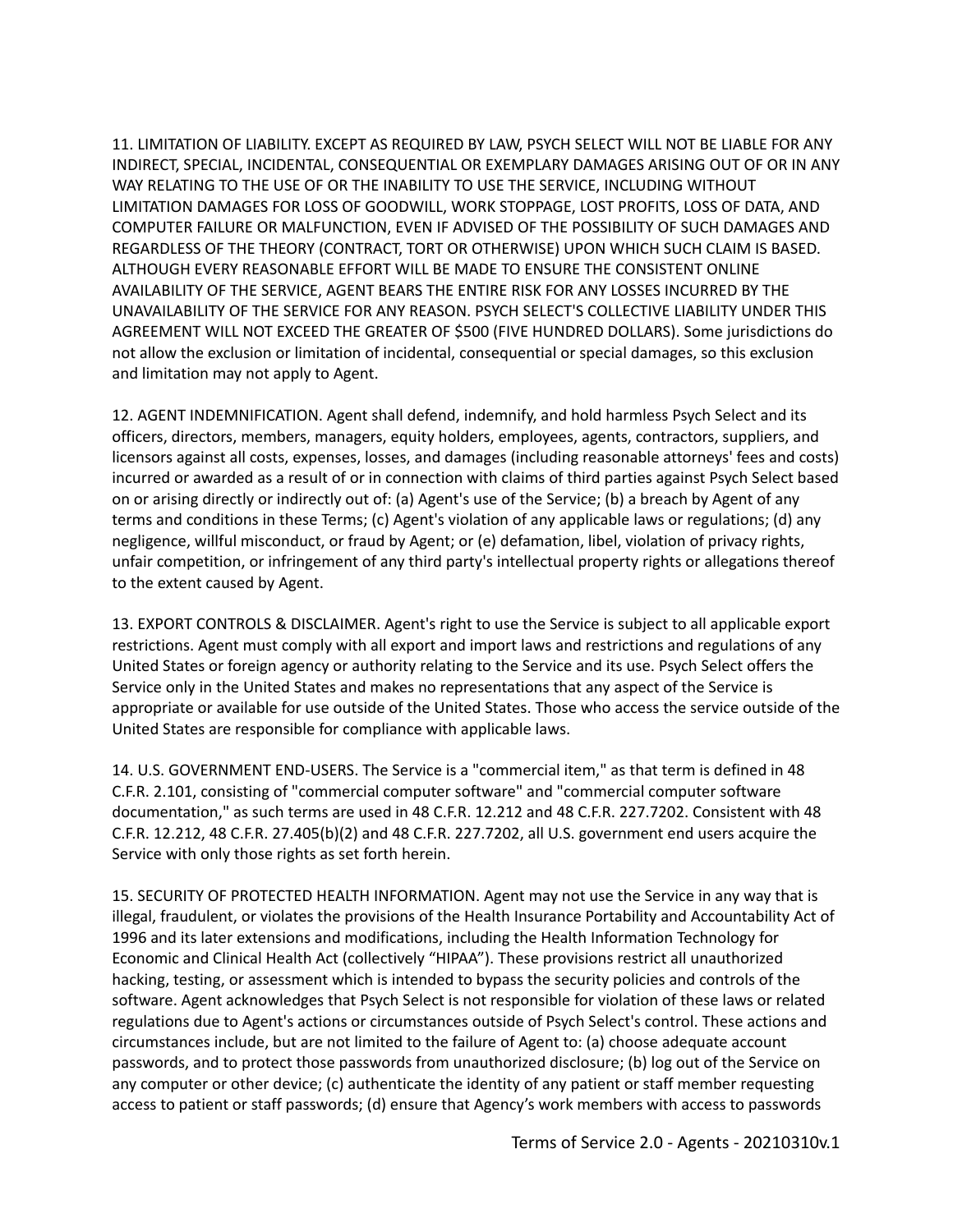are aware of HIPAA and have agreed to be bound by them ; (e) use tools provided within the Service to monitor log-in activity for security breaches; (f) guard any protected health information (as defined by HIPAA) (hereinafter "PHI") downloaded to Agent's own storage device in accordance with HIPAA; (g) ensure that any device used to access PHI is free from software viruses and any other hardware or software methods for collecting and disseminating information to unauthorized individuals; (h) if applicable, sign a HIPAA-compliant business associate agreement with Subscriber; (i) promptly report suspicious activity or misuse of the system to Psych Select for further investigation; and (j) cooperate with Psych Select to safeguard against such activity or misuse and to mitigate any harm arising therefrom.

16. PROTECTION OF PATIENT RIGHTS. In accordance with HIPAA, Agent may be subject to certain requirements related to health information that may be stored in or transmitted by the software provided by Psych Select. Agent is solely responsible for establishing and executing processes needed to comply with the standards specified by HIPAA. Agent acknowledges that Psych Select is not responsible for Agent's compliance with any such requirements or for any violation of these laws or related regulations due to Agent's actions or circumstances outside of Psych Select's reasonable control.

17. STORAGE OF AGENT DATA FOLLOWING TERMINATION . Upon termination of Agent's Account, either by Psych Select or Agent, Psych Select will terminate Agent's access. Psych Select will destroy Agent's data according to Psych Select's internal document management and retention policies, procedures, and practices. All protections and guarantees of data security and privacy stated in the Terms or applicable law will remain in effect for this data regardless of Agent's status.

19. ELECTRONIC CONTRACTING AND NOTICES. Agent's agreement to the Terms, by clicking "AGREE" constitutes Agent's electronic signature and agreement to the Terms. Agent acknowledges that he/she is able to electronically receive, download, and print the Terms. Agent further agrees that Psych Select may send to Agent in electronic form any notices, disclosures, reports, documents, communications or other records regarding the services or Service (collectively, hereinafter "Notices"). Psych Select may send Agent electronic Notices: (a) to the e-mail address that Agent provided during Agent's registration process; or (b) by posting the Notice through the Service. The delivery of any Psych Select Notice is effective when sent or posted by Psych Select, regardless of whether Agent reads the Notice. Agent may withdraw consent to receive further Notices electronically by contacting support@therapyappointment.com, but upon withdrawal of such consent, Agent's Account to use the Service will be terminated.

20. MISCELLANEOUS. The Terms constitutes the entire agreement between the Agent and Psych Select concerning the subject matter hereof, and it may only be modified by written amendment signed by an authorized executive of Psych Select. Except to the extent applicable law, if any, provides otherwise, this Agreement will be governed by the laws of the State of North Carolina, excluding its conflict of law provisions. Agent hereby consents to the exclusive jurisdiction of the courts of the State of North Carolina for the resolution of any dispute based upon or relating to the Agent's use of the Service. The Terms will not be governed by the United Nations Convention on Contracts for the International Sale of Goods. If any part of the Terms are held invalid or unenforceable, that part will be construed to reflect the parties' original intent, and the remaining portions will remain in full force and effect. A waiver by Psych Select of any term or condition of the Terms or any breach thereof, in any one instance, will not waive such term or condition or any subsequent breach thereof. Psych Select will not be liable for any delay or failure of its performance under the Terms that results from causes beyond its control and is not reasonably foreseeable despite commercially reasonable operations and preparations.